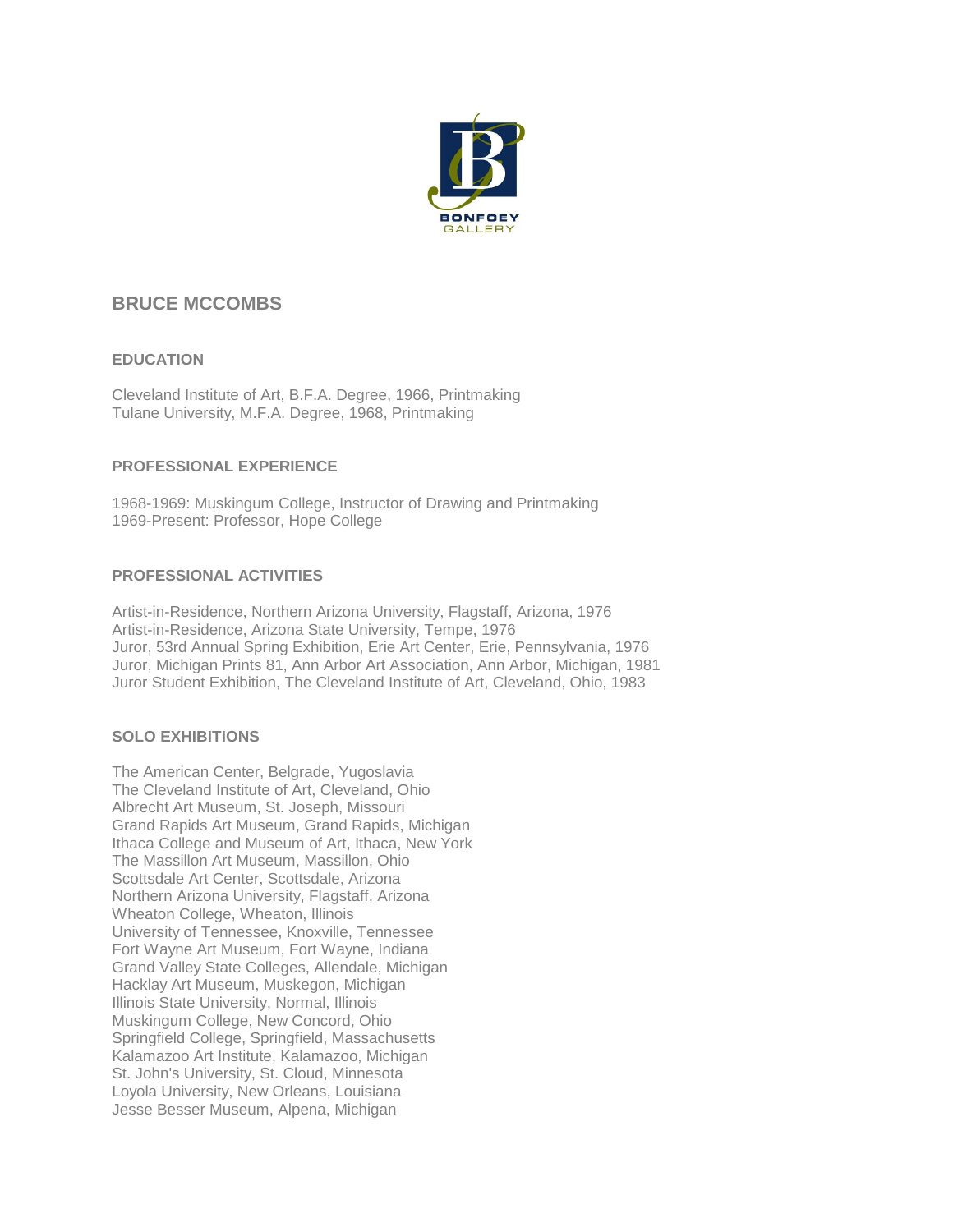Hope College, Holland, Michigan Saginaw Valley State College, Saginaw, Michigan Holland Historical Museum, Holland, Michigan Dennos Museum, Traverse City, Michigan Mansfield Art Center, Mansfield, Ohio

### **INTERNATIONAL EXHIBITIONS**

American Biennial of Graphic Arts, Museum of Modern Art, Cali, Columbia, 1982 Cabo Frio International Print Biennial '82, Cabo Frio, Brazil, 1982 International Independent Exhibition of Prints in Kansqainis, Yokohama, Japan, 1982 6th Norwegian International Print Biennial, Fredrik.tad Art Society, Fredrikstad, Norway, 1982 International Biennials of Graphic Art, Museum of Modern Art, Ljubljana, Yugoslavia,, 1979, 1981, 1982, 1984, 1986 Wesleyan International Exhibition of Prints and Drawings, Wesleyan College, Macon, Georgia, 1980, 1981 Rockford International, Rockford College, Rockford, Illinois, 1981, 1982, 1985 British International Print Biennials, Bradford Art Galleries and Museums, Yorkshire, England, 1976, 1980, 1982, 1984, 1986 Biennials International De La Gravure: Krakow, Poland, 1976, 1978, 1980 International Biennial of Graphic Arts: Biella, Italy, 1976 Miami Graphics International, Miami Art Center, Miami, Florida, 1975, 1977, 1979, 1981, 1983, 1984. International Biennial Print & Drawing Exhibition, Taipei Fine Arts Museum, Taipei, Taiwan, 1989, 1991, 1993.

## **INVITATIONAL EXHIBITIONS**

Printmakers West, Traveling Exhibition sponsored by the Jane Haslem Gallery, Washington, D.C., 1983 Michigan, The Place and the Lake, Bergsma Gallery, Grand Rapids, Michigan, 1983 100 Years, The Cleveland Institute of Art, Cleveland, Ohio, 1982 American Prints 82, Abington Art Center, Washington, D.C., 1982 Great Lakes Colleges Association International Photography Exhibition, Earlham College, Richmond, Indiana, 1982 30 American Printmakers, University Gallery, Ohio State University, Columbus, Ohio, 1982 Ten American Printmakers, Northern Illinois University, De Kalb, Illinois, 1982 Invitational Intaglio Exhibition, Belnoys Fine Arts Gallery, University of Louisville, Louisville, Kentucky, 1980 National Works on Paper Invitational Exhibit, Stephen Austin State University, Austin, Texas, 1980 14th International Biennial of Graphic Art, Museum of Modern Art, Ljubiana, Yugoslavia, 1980 Fish, Fowl and Other Fauna, Springfield Museum of Art, Springfield, Missouri, 1980 National Print Invitational, Texas Christian University, Fort Worth, Texas, 1980 Print Invitational, University of Dallas, Dallas, Texas, 1980 American Prints '79, The University of Utah, Logan, Utah, 1979 New Talent in Printmaking, Associated American Artists Gallery, New York, New York, Philadelphia Print Club, Philadelphia, Pennsylvania, 1979 Drawings '78, West Texas State University, Lubbock, Texas, 1978 American Drawings 1978, Emporia State University, Kansas Art and the Automobile, Flint Institute of Art, Flint, Michigan, 1978 U.S.A. Drawings, 1978, Texas Technological University, Lubbock, Texas, 1978 Print Invitational, Alaska Center for the Arts, Anchorage, Alaska, 1978 "In Their Own Image", Southern Connecticut State College, New Haven, Connecticut, 1977 20th National Print Exhibition, Brooklyn Museum of Art, Brooklyn, New York, 1976 Bicentennial Exhibition, Massillon Museum of Art, Massillon, Ohio, 1976 The Automobile, Pontiac Creative Arts Center, Pontiac, Michigan, 1975 Exhibition of American Master Drawings, Albrecht Art Museum, St. Joseph, Missouri, 1975 American Graphics '75, Madison Art Center, Madison, Wisconsin, 1975 Annual Michigan. Invitational Exhibition, Rackam Gallery, The University of Michigan, Ann Arbor, Michigan, 1974 22nd Annual Michigan Invitational Art Exhibition, The University of Michigan, Ann Arbor, Michigan, 1974 Invitational Exhibition, The Governor's Mansion, Columbus, Ohio, 1973 Graphics '73, The Rochester Art Center, Rochester, Minnesota, 1973 . Invitational Graphics, Minot State College, Minot, North Dakota, 1972 National Drawing and Print Exhibition, Albion College, Albion,Michigan, 1970 State University of Nevada Invitational Print Exhibition, Reno, Nevada, 1970 American Printmaking 1970, The Krannert Museum of Art, the University of Illinois, Champaign, Illinois, 1970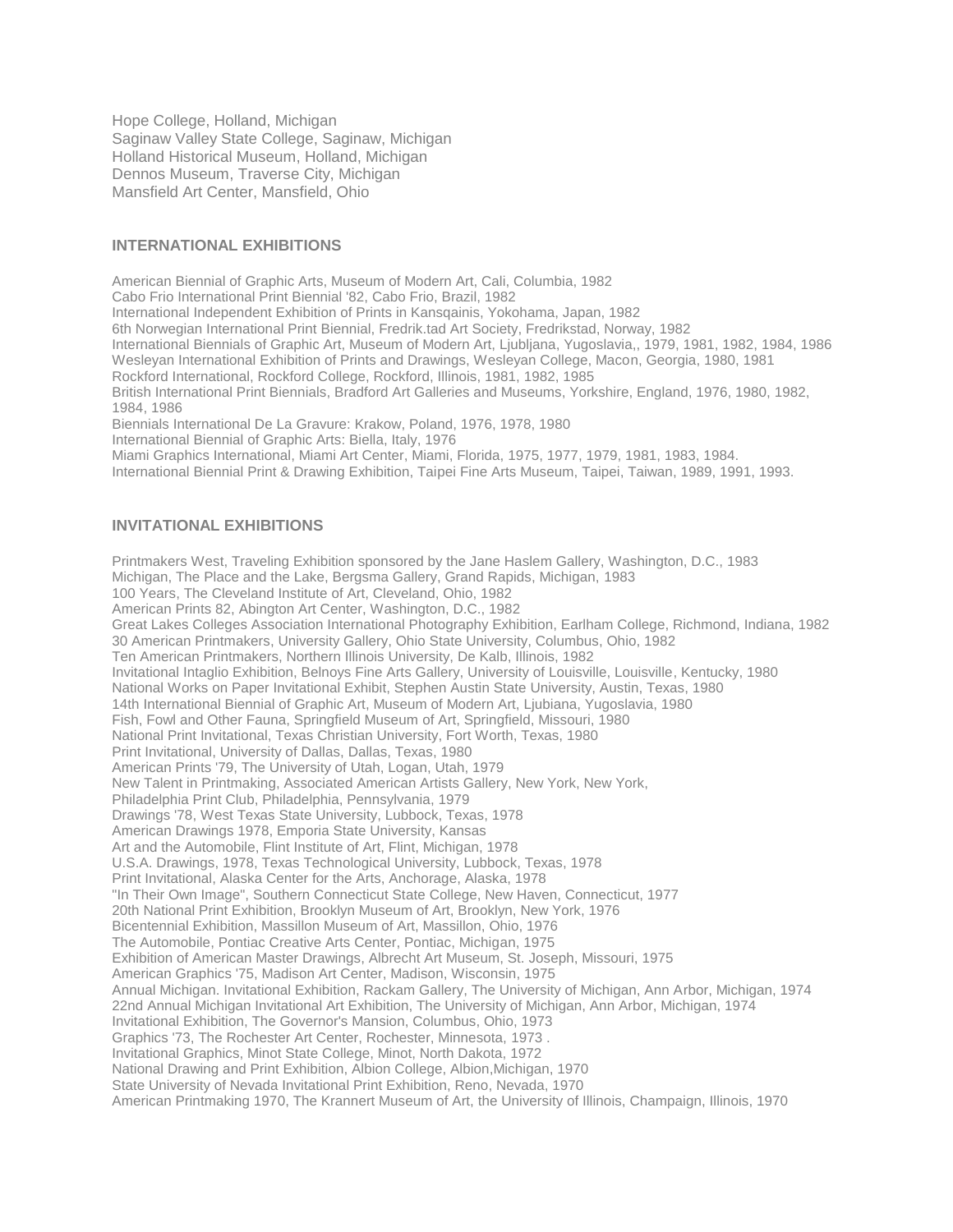State University College Invitational Prints Exhibition, Oneonta,New York, 1968 Artists as Photographers, Ithaca College and Museum of Art, Ithaca, New York, 1968 Drawings '67, Ithaca College and Museum of Art, Ithaca, New York, 1967

## **NATIONAL and REGIONAL EXHIBITIONS**

National Print Exhibition, Palos Verdes Art Center, Palos Verdes, Calffornia, 1986 1st International Print Exhibition, Somerstown Gallery, Somers, New York, 1986 Heart of American Print Exhibition, University of Missouri, Columbus, Missouri, 1986 Works on Paper, Midwest Regional Art Competition, Kendall School of Design, Grand Rapids, Michigan, 1986 1st National Print Exhibition, Gallery Sixty-Eight, Belfast,Massachusetts, 1985 Stockton National, Haggim Museum, Stockton, California, 1985 Southwestern Michigan Regional Exhibition, The Battle Creek Art Center, Battle Creek, Michigan, 1985 Central Michigan Regional Exhibition, St. Joseph Art Center, St. Joseph, Michigan, 1985 American Print Survey, Baylor University, Waco, Texas, 1991 Tenth National Print Exhibition, Trenton State College, Trenton, New Jersey, 1991 National Works on Paper, University of Mississippi, Oxford, Mississippi, 1991 Clemson National Print and Drawing Exhibition, Clemson University, Clemson, South Carolina, 1986 Third National Print Exhibition, Payne Gallery, Moravian College, Bethlehem, Pennsylvania, 1985 Third National Print Exhibition, The University Art Gallery, Memphis State University, Memphis, Tennessee, 1985 Prints U.S.A., Pratt Graphics Center, New York, New York and Silvermine Guild, New Canaan, Connecticut, 1985 4th National Print Exhibition, Artlink Contemporary Artspace, Fort Wayne, Indiana, 1984 Graphics 83, Tempo Gallery, Appleton, Wisconsin, 1983 The Print, Exhibit Gallery, Ann Arbor Art Association, Ann Arbor, Michigan 1983, 1985, 1986 American Prints '82, The A. Bington Art Center, Washington, D.C., 1982 East Carolina University National Competition, Works on Paper, East Carolina University School of Medicine, School of Art,Greenville, North Carolina, 1981, 1982 Selections from the Philadelphia Print Club Annual Competition, University of Delaware, Newark, Delaware, 1981, 1982 5th Annual Illinois Regional Print Show, Norris Center, DittmarGallery, Northwestern University, Evanston, Illinois, 1981 Michigan Association of printmakers, Kalamazoo Art Center, Kalamazoo, Michigan, 1980 '79 National Print Exhibition in Texas, Texas State University,Austin, Texas, 1979 Post 60's Social Commentary, Kentucky State University, Louisville, 1979. Central ,Pennsylvania Festival of the Arts, Hetzel Union Gallery, Pennsylvania State University, University Park, Pennsylvania,1979 Prints on Exhibition, Moravian College, Bethlehem, Pennsylvania, 1979, 1984. Drawings, U.S.A. Appalachian State College, Boone, North Carolina, 1978 National Print and Drawing Exhibitions, Wisconsin State University, Waukeshaw, Wisconsin, 1978 Mid-American Exhibitions, Joslyn Art Museum, Omaha, Nebraska,1978, 1980 Annual Seven State Exhibitions, University of Wisconsin, Platteville, Wisconsin, 1978, 1979, 1980 Hawaiian National Print Exhibition, The Honolulu Academy of Arts, Honolulu, Hawaii, 1976, 1976, 1980, 1982 National Print and Drawing Exhibition, Wisconsin State UniversiOty, LaCrosse, 1976, 1977 National Print Competition, Florida Technological University, Orlando, Florida, 1976, 1977 Mid-West Prints, Kutztown University, Kutztown, Pennsylvania, 1988 National Printmaking 2006, The College of New Jersey, Euniz, New Jersey. National Print and Drawing Exhibition, State University College, Fredonia, New York, 1976 Michigan Association of printmakers Sixth Biennial, London Arts Gallery, Detroit, Michigan, 1976 National Print Exhibition, Auburn University, Auburn, Alabama, 1975, 1976 National Print and Drawing Exhibition, Gallery Two, Charlottesville, North Carolina, 1975, 1916 National Print and Drawing Exhibition, The University of Southern California. Art Galleries, Los Angeles, California, 1975, 1976 Michigan Focus, The Detroit Institute of Arts, 1975, 1977, 1980 "Works on Paper", Springfield Art Association, Springfield, Illinois, 1975, 1976, 1980 Graphics Annual, New Hampshire Graphics Society, Nashua, New Hampshire, 1974, 1975, 1976 National Print Exhibition, The Miami Art Center, Florida, 1973, 1975, 1977, 1979 National Exhibitions, Potsdam State University, New York, New York, 1973, 1975, 1978, 1980, 1982 Images on Paper, Springfield Art Association, Springfield, Illinois, 1973 Images on Paper, Indianapolis Museum of Art, Indianapolis, Indiana, 1972 National Print and Drawing Exhibition, Davidson University, North Carolina, 1972, 1973, 1974, 1975 National Print and Drawing Exhibitions, Minot State College, Minot, North Dakota, 1972, 1973

Annual Winter Exhibitions, The Anderson Fine Arts Center, Indiana, 1972, 1973, 1974, 1975, 1976, 1977, 1978,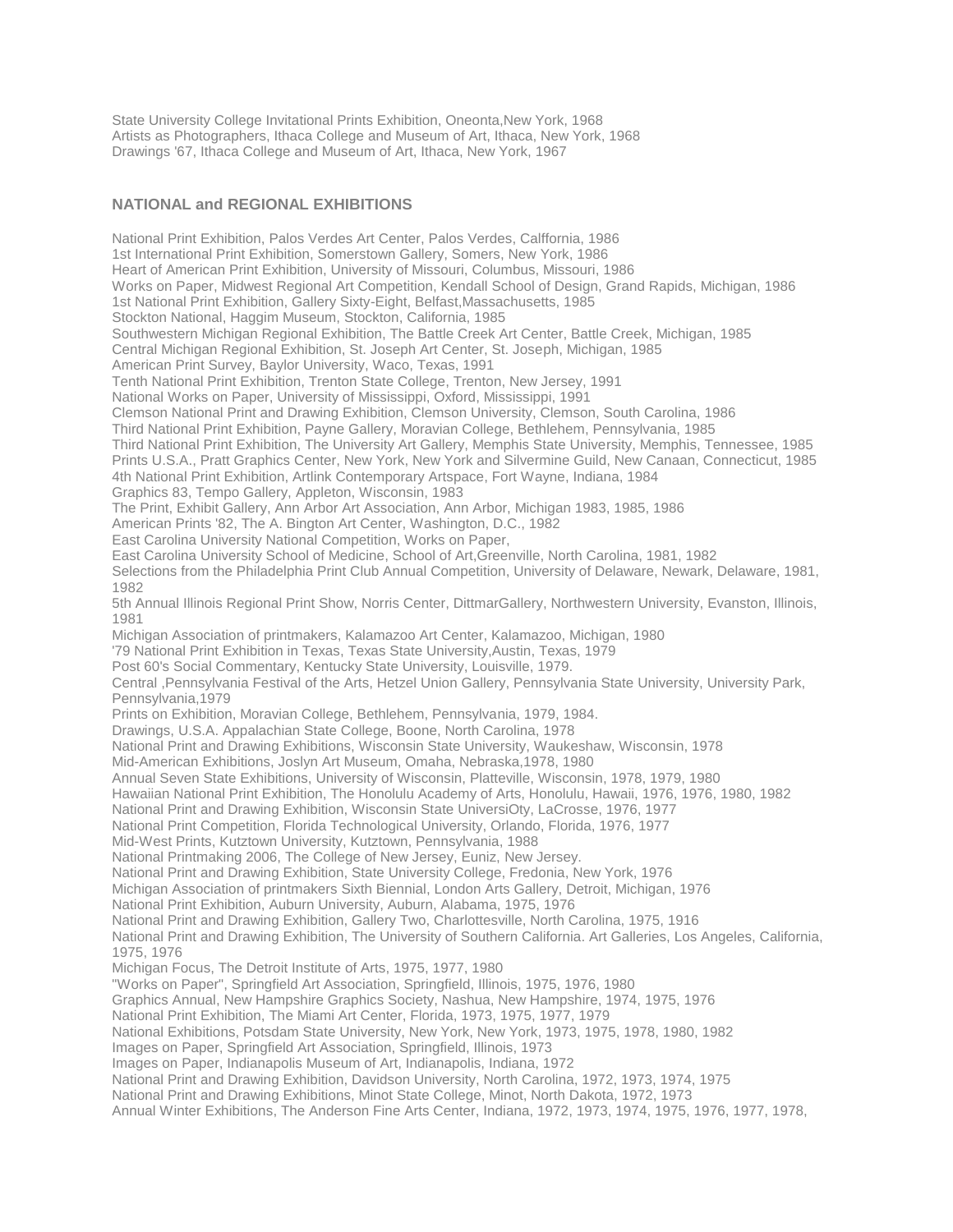1979, 1980, 1981, 1982, 1983, 1984, 1985, 1986

The Society of the Four Arts 33rd Annual Exhibition of Contemporary American Paintings, Palm Beach, Florida, 1971 60th American Annual Exhibition, Art Association of Newport, Newport, Rhode Island, 1971

Graphics National Print and Drawing Exhibitions, Western New Mexico University, Silver City, New Mexico, 1970, 1971

National Print and Drawing Exhibition, Western Illinois University, Macomb, Georgia, 1970, 1971, 1972, 1975 Biennial Exhibition of Prints and Drawings: The Arkansas Art Center, Little Rock, Arkansas, 1970, 1974, 1976, 1978, 1982

Festival '70, 71, 72, 73, 74, 75, 76, 77, 78, 79, 80, 81, 82, 83, 84, 85, 86, Calder Plaza, Grand Rap ids, Michigan National Drawing Exhibition, The San Francisco Museum of Art, San Francisco, California, 1970

Northern Illinois University Drawing and Print Exhibition, De Kalb, Illinois, 1969, 1970

1st International Print Exhibition, Somertown Gallery, Somers, New Jersey, 1986

Architecture and Urban Influences, Minnesota Museum of Art, St. Paul, Minnesota, 1986.

Adirondacks National Exhibition of American Watercolors, Old Forge, New York, 2002, 2003, 2005.

National Midyear Exhibitions, 2000, 2001

Butler Institute of American Art, Youngstown, Ohio, 2002, 2003, 2005.

Annual Ball State University Drawing and Small Sculpture Exhibitions, Muncie, Indiana, 1969, 1970, 1971

Annual Northwest printmakers, Seattle Museum of Fine Arts, Seattle, Washington, 1969, 1970, 1971

National Print Exhibitions, Springfield College, Springfield, Massachusetts, 1969, 1970, 1971

Drawings, '70, St. John's University, Jamaica, New York, 1969

National Graphic Arts and Drawing Exhibitions, Wichita Art Association, Kansas, 1969, 1971

Drawings, U.S.A., Minnesota Museum of Art Biennial Drawing Competition, Minnesota Museum of Art, St. Paul, Minnesota, 1969, 1972

National Drawing Exhibition, San Diego State College, San Diego, California, 1969, 1971, 1972

Annual National Print Exhibition, San Diego State College, San Diego, California, 1969, 1971, 1972

National Biennial Exhibition of Prints, The Library of Congress, Washington, D.C., 1969, 1976, 1977

Michigan Painters and printmakers Exhibition, Grand Rapids Art Museum, Grand Rapids, Michigan, 1969, 1971

National Exhibition, American Academy of Arts and Letters, New York City, 1969 Graphics '69,

New York State Fair, Syracuse, 1969

Providence Art Club Open Drawing and Painting Show, Rhode Island, 1969

American Drawing Biennial, Norfolk Museum of Fine Arts, Norfolk, Virginia, 1969

Potsdam Prints, Potsdam State College, New York, New York, 1968, 1969

American Graphics, College of the Pacific, Stockton, California, 1969

Albion College National Print and Drawing Exhibition, Albion, Michigan, 1968

Bucknell University National Print and Drawing Exhibition, Lewisburg, Pennsylvania, 1968

57th Annual Art Association of Newport Exhibition, Newport, Rhode Island, 1968, 1969

Annual Dulin National Print and Drawing Exhibitions, Knoxville,Tennessee, 1968, 1974, 1976, 1978, 1980, 1982, 1984, 1986.

Silvermine National Print Exhibition, New Canaan, Connecticut, 1968, 1974, 1976, 1978, 1980, 1982, 1984, 1986. Annual Exhibitions, The National Academy of Design, New York, New York, 1968, 1969, 1970, 1974, 1976, 1977 Annual Springfield Art League National Exhibitions, Springfield College, Springfield, Massachusetts, 1968, 1969 Annual Boston printmakers Exhibitions, Boston Museum of Fine Arts, Boston; Massachusetts, 1968, 1969, 1970, 1971, 1972, 1973, 1974, 1975, 1976, 1977, 1978, 1979, 1980, 1981, 1982, 1983, 1984, 1985, 1986

Annual Oklahoma Art Center Print and Drawing Exhibition, Oklahoma City, Oklahoma, 1967, 1968, 1969, 1970, 1971,

1972, 1973, 1974, 1975, 1975, 1977, 1978, 1979, 1980, 1981, 1982

Annual National Exhibitions of Prints and Drawings, Grand Forks, North Dakota~ 1967, 1969, 1970, 1975, 1978, 1980, 1982.

National Drawing and Small Sculpture Exhibitions, Western Washington State College, Bellingham, Washington, 1967, 1969, 1970, 1971, 1972

The Society of American Graphic Artists, Annual Exhibitions, Association American Artists Gallery, New York City, 1967, 1968, 1969, 1971, 1972; 1973, 1975, 1977, 1979, 1980, 1981, 1982, 1983, 1983, 1984, 1985, 1986 Annual Exhibitions, The Philadelphia Print Club, Pennsylvania, 1967, 1968, 1970, 1973, 1974, 1975, 1976, 1977,

1981,1985 Mercyhurst College Annual Exhibition of Graphics, Erie, Pennsylvania, 1966, 1969

Annual May Show, The Cleveland Museum of Art, Cleveland, Ohio, 1964, 1966, 1967, 1969, 1970, 1971, 1973, 1975,

1976, 1977, 1981, 1982, 1983, 1984, 1985, 1986, 1987, 1988, 1989, 1990.

Regional Exhibition, Muskegon Museum of Art, Muskegon, Michigan, 1999, 2000, 2001, 2002, 2003, 2004, 2005. Regional Exhibition, The Kalamazoo Institute of Art, Kalamazoo, Michigan, 2001, 2002, 2003, 2005.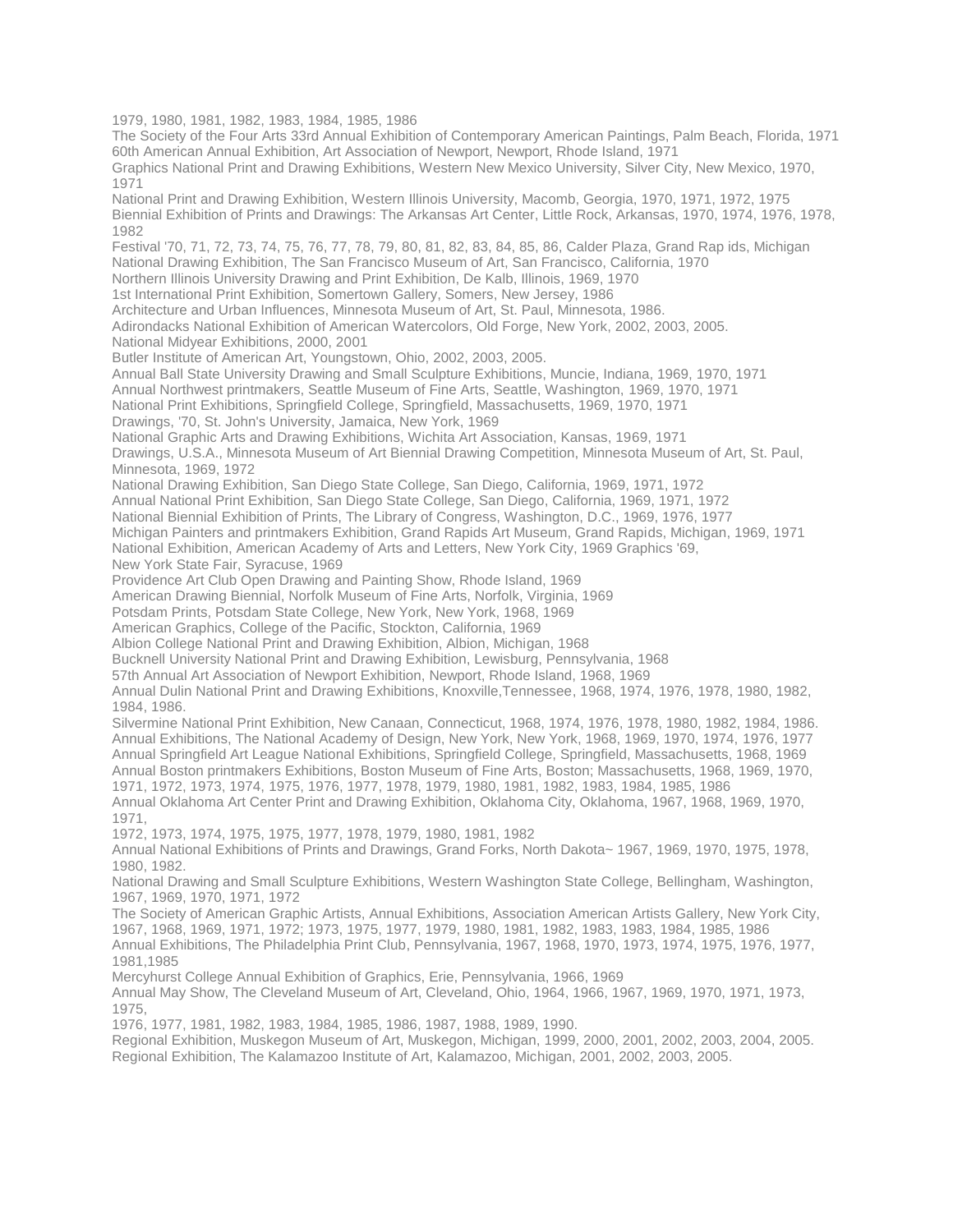#### **COLLECTIONS**

The National Collection of the Arts, Washington, D.C. The Cleveland Museum of Art, Cleveland, Ohio The Philadelphia Museum of Art, Philadelphia, Pennsylvania The Library of Congress, Washington, D.C. The Whitney Museum of American Art, New York City Norfolk Museum.of Arts and Sciences, Norfolk, Virginia Muskegon Museum of Art, Muskegon, Michigan Pratt Graphics Center, New York City De Cordova Museum of Art, Massachusetts Arkansas Art Center, Little Rock, Arkansas Fort Wayne Art Museum, Fort Wayne, Indiana Minnesota Museum of Art, St. Paul, Minnesota Albrecht Art Museum, St. Joseph, Missouri Miami Art Center, Miami, Florida, Dartmouth College, New Hampshire Bucknell University, Lewisburg, Pennsylvania, 1968 Bowdoin College, Maine Joshua Speed Museum, Louisville, Kentucky New Jersey State Museum, Trenton, New Jersey Springfield Museum of Art, Springfield, Missouri Muskingum College, New Concord, Ohio The University of Minnesota, St. Paul, Minnesota Ithaca College and Museum of Art, Ithaca, New York Potsdam State College, New York, New York St. Lawrence University, New York Massillon Museum of Art, Massillon, Ohio Baldwin-Wallace College, Ohio Mercyhurst College, Erie, Pennsylvania, 1966, 1969 Masur Museum of Art, Louisiana Muncie Art Association, Muncie, Indiana Newman Alumni Association, Ohio Ohio State University, Columbus, Ohio Bradley University, Peoria, Illinois Hunterdon Art Center, Clinton, New Jersey Western New Mexico University, Silver City, New Mexico Otterbein College, Ohio Northeast Louisiana State College Hope College, Holland, Michigan Grand Rapids Art Museum, Grand Rapids, Michigan University of Georgia, Athens, Georgia Kalamazoo Art Institute, Kalamazoo, Michigan First National Bank of Boston, Boston, Massachusetts Wheaton College, Wheaton, Illinois University of Tennessee, Knoxville, Tennessee Eccles Art Center, Ogdee, Utah The Dulin Gallery of Art, Knoxville, Tennessee Minot State College, Minot, North, Dakota Georgia Commission on the Arts The Anderson Fine Arts Center, Indiana First National Bank of Detroit, Detroit, Michigan Bridgewater State College, Bridgewater, Massachusetts Erie Art Center, Erie, Pennsylvania Mount Holyoke College, South Hadley, Massachusetts First National Bank of North Carolina